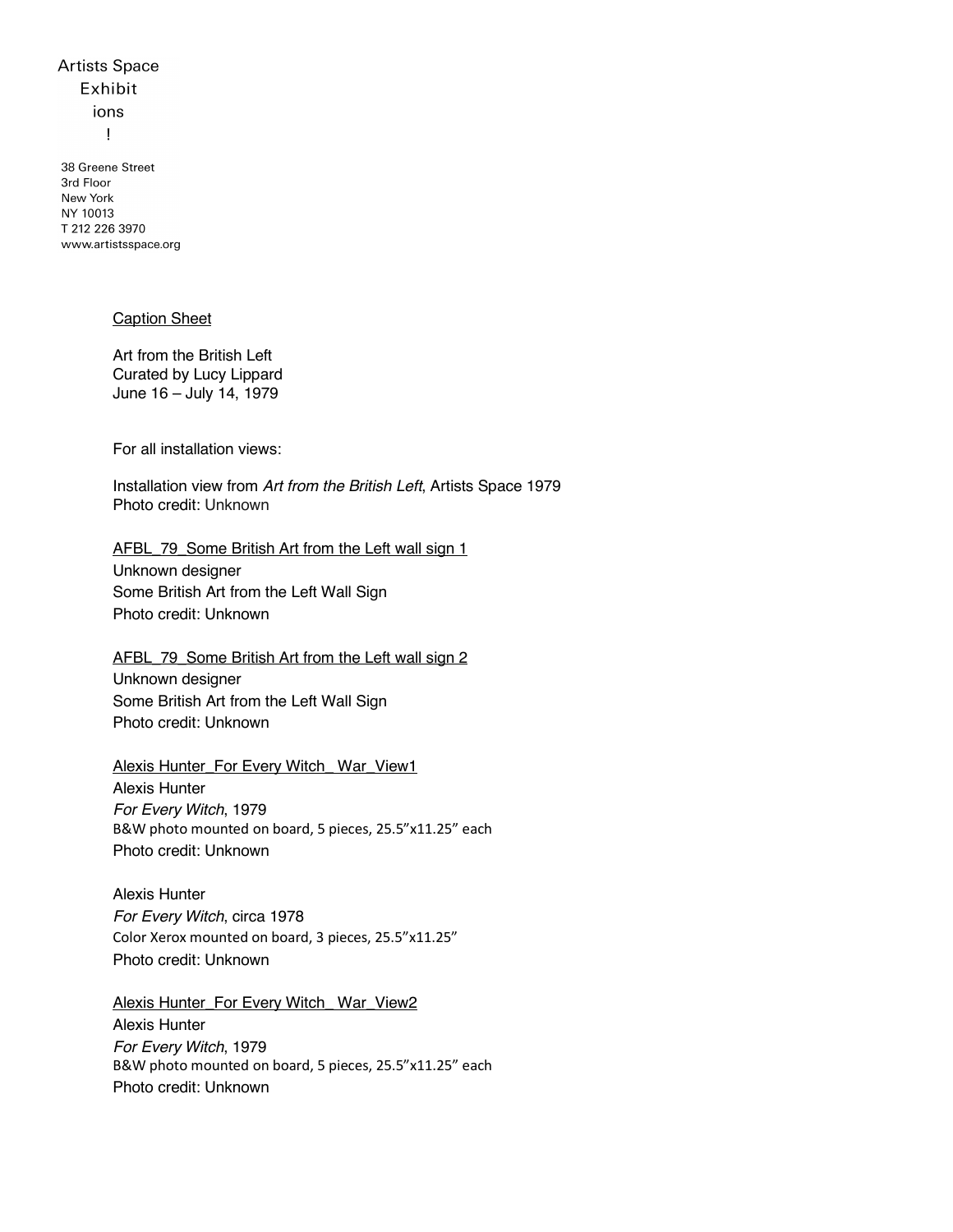# **Artists Space** Exhibit ions

 $\mathbf{I}$ 

38 Greene Street 3rd Floor New York NY 10013 T 212 226 3970 www.artistsspace.org

## Alexis Hunter *For Every Witch*, circa 1978 Color Xerox mounted on board, 3 pieces, 25.5"x11.25" Photo credit: Unknown

#### Margaret Harrison Home Workers Womans Work View 1

Margaret Harrison Home Workers: Woman's Work, 1977-1978 Photographs & written materials Photo credit: Unknown

#### Margaret Harrison Home Workers Womans Work View 1

Margaret Harrison Home Workers: Woman's Work, 1977-1978 Photographs & written materials Photo credit: Unknown

#### Marie Yates A Critical Re-Evaluation of a Proposed Publication View1 Marie Yates A Critical Re-Evaluation of a Proposed Publication, 1979 7 panels, small format Photo credit: Unknown

Marie Yates A Critical Re-Evaluation of a Proposed Publication View2 Marie Yates A Critical Re-Evaluation of a Proposed Publication, 1979 7 panels, small format Photo credit: Unknown

### Mary Kelly\_Post Partum Document Documentation 1\_View 1 Mary Kelly Post Partum Document: Documentation 1, 1973-1979 Various medium, 11.25"x14" Photo credit: Unknown

Mary Kelly\_Post Partum Document Documentation 1\_View 2 Mary Kelly Post Partum Document: Documentation 1, 1973-1979 Various medium, 11.25"x14"